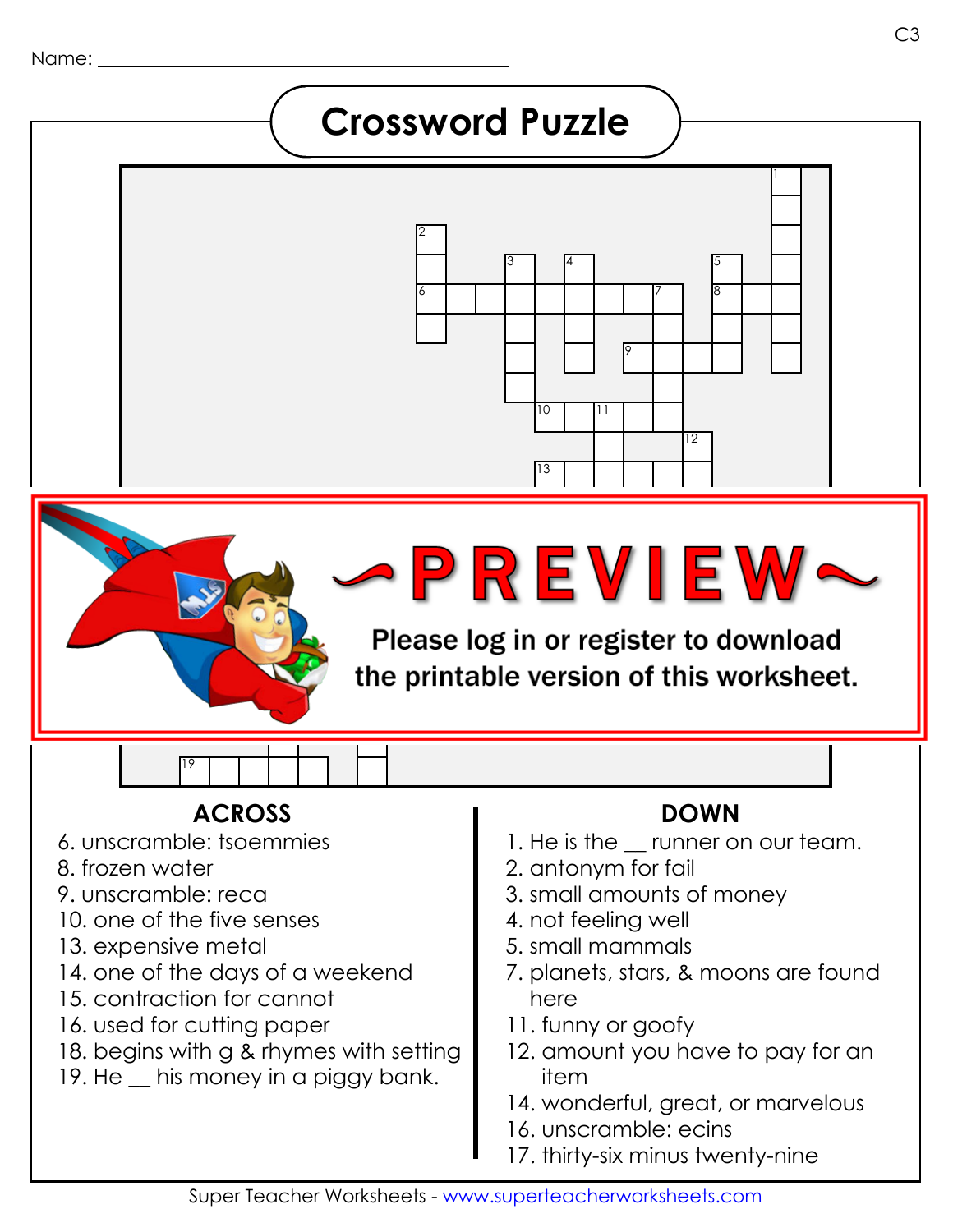#### **Crossword Puzzle Word Bank**can't price silver cents since race fastest saved space getting scissors sometimes ice.<br>In the Second Second Second Second Second Second Second Second Second Second Second Second Second Second Second Second Second Second Second Second Second Second Second Second Second Second Second Second Second Second mice 2 R E V I E W pass se legise en negisten te dermele the printable version of this worksheet.